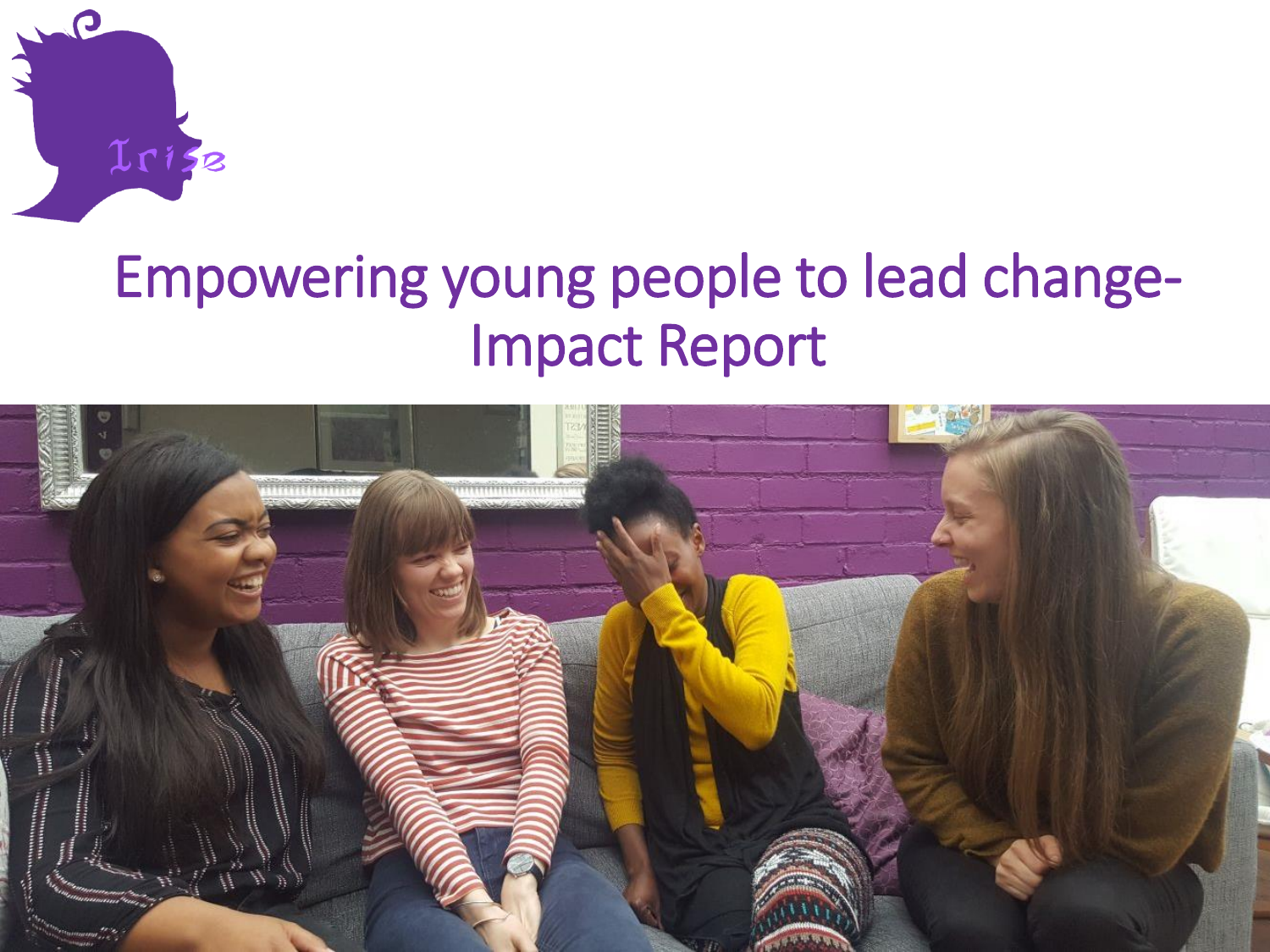## Goals

- To create a sustainable network of young people supporting Irise's work through;
	- Breaking the stigma surrounding menstruation and creating a positive narrative about being a girl
	- Raising funds to support Irise's project work to enable girls in the UK and Uganda to stay happy and healthy during their periods
- To create meaningful training and mentorship opportunities for young people enabling them to develop skills and experience for a career in the third sector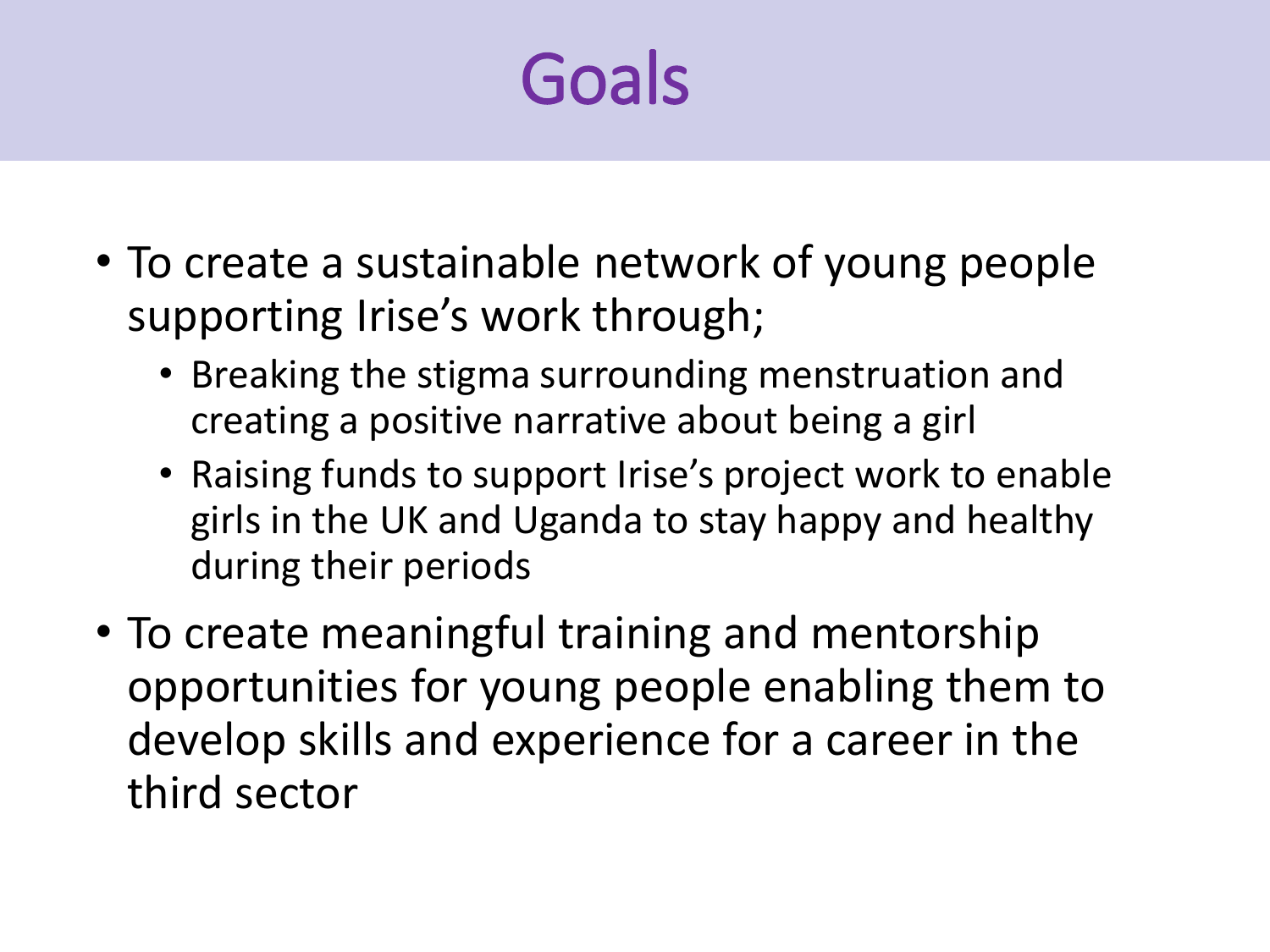# Our work with young people

- Since 2014 we've supported over 50 young people to take action to create a world where no girl is held back by her period through volunteering, internships, research placements and our Friends of Irise student network.
- Between 2017-2019 we piloted a tailored training and mentorship programme with 13 young people to run fundraising and awareness campaigns in their own community called Agents of Change.

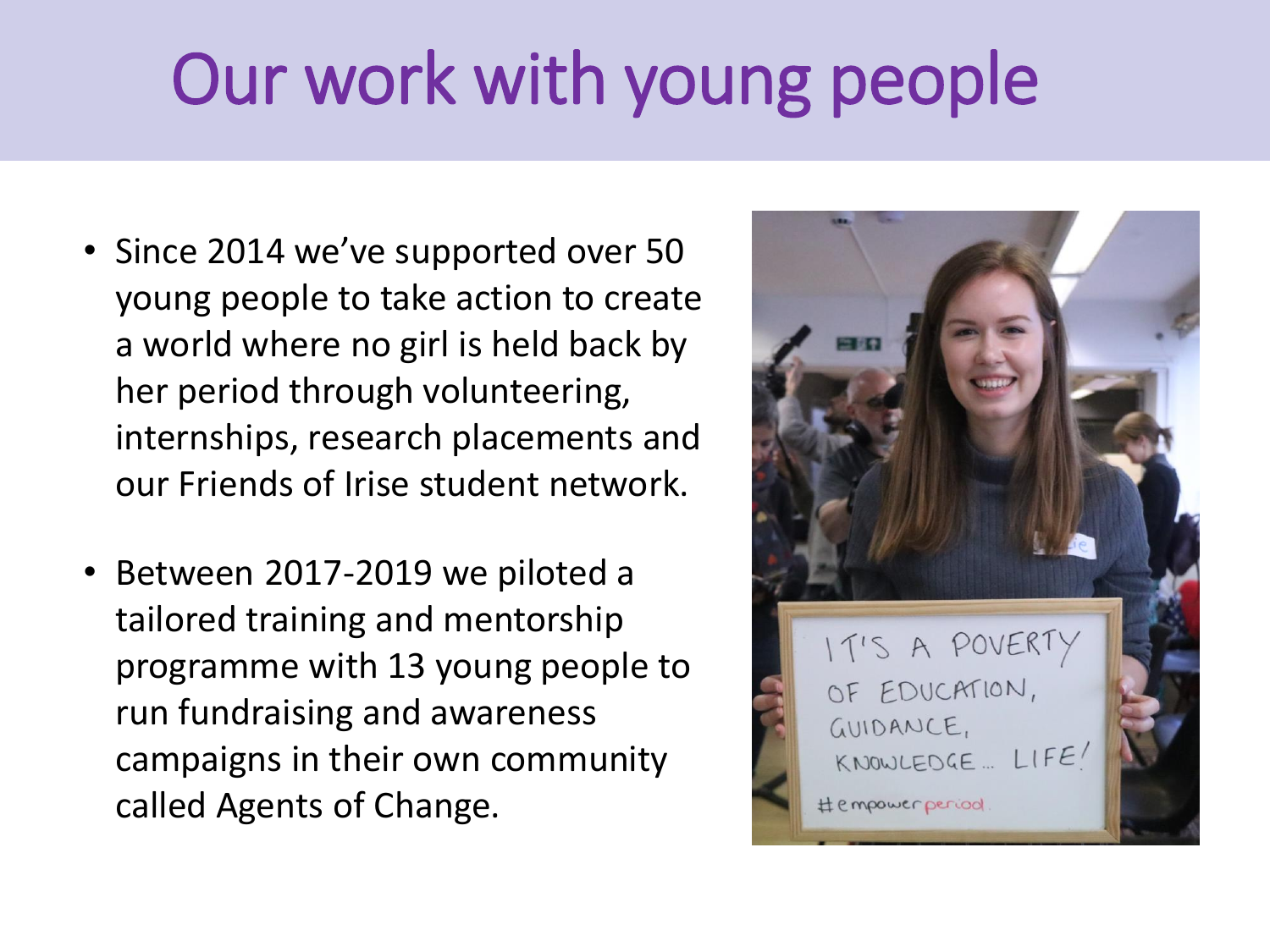## Who we worked with

Number of young people receiving direct support from the Irise team by engagement type



Why did people get involved (%)



- To gain experience for a career in the third sector
- Meet like minded people
- Get experience of international development
- **Put feminism into action**
- Take practical action to end period poverty
- **Fundraise for an important cause**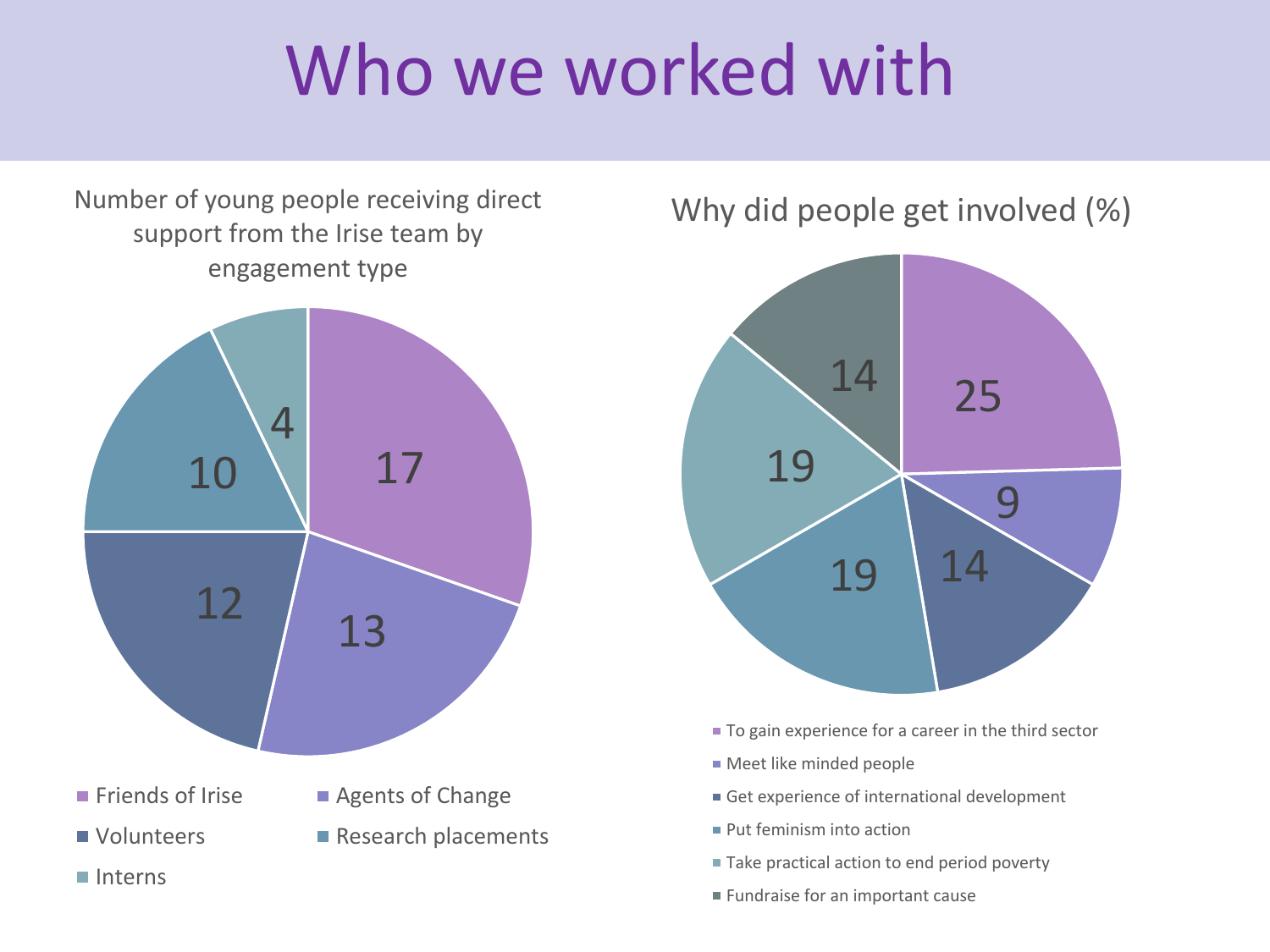## Benefits of involvement

### **Creating Change**

### **Skills Development**

**87%** of young people feel their involvement with Irise has helped create real change for women and girls.

**"It has changed my attitudes towards my body…and in particular periods, massively. I have a totally new found confidence with it and I think I have learnt how to communicate with others to help produce this effect in them…inspiring a new generation and empowering people to speak about their bodies in a different way."**

**100%** of young people feel their involvement with Irise has helped them develop their skills

**"I have learnt how to put a passion into real tangible change, I have learnt how to effectively communicate and campaign for it…more than anything it has given me a sense of feeling empowered to make change happen."**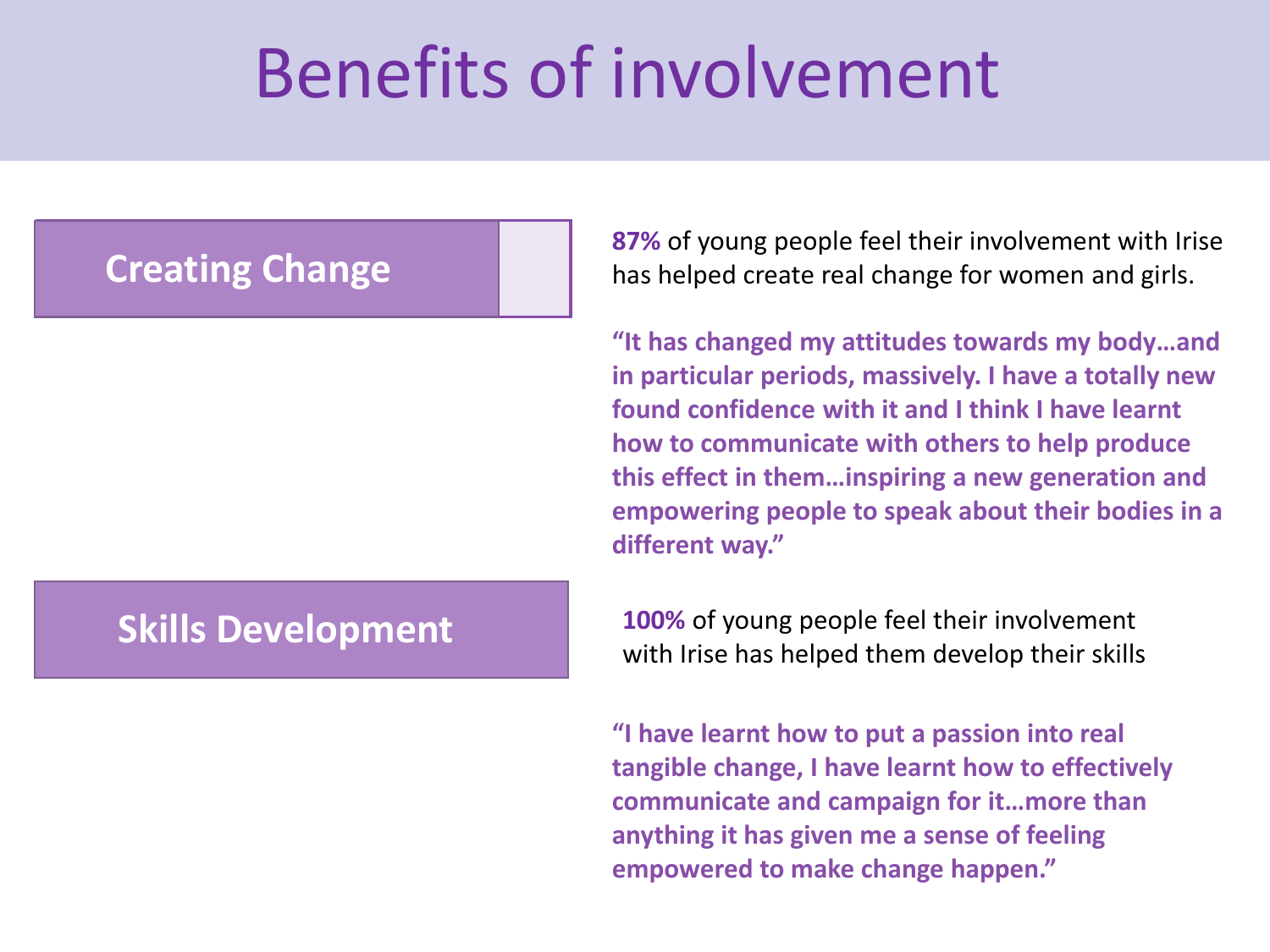## Benefits of involvement

### **Career Development**

**90%** of young people feel their involvement with Irise has helped them pursue their career of choice

**"My time with Irise showed me how rewarding it can be to work in a charity which influenced me to look for work in the third sector."**

### **Part of a Community**

**93%** of young people feel part of a community of likeminded people

**"The supportive culture has provided me with an important safe space to break down my own internalised menstrual stigma. It has also given me the chance to meet other people…who also care strongly about women and girls."**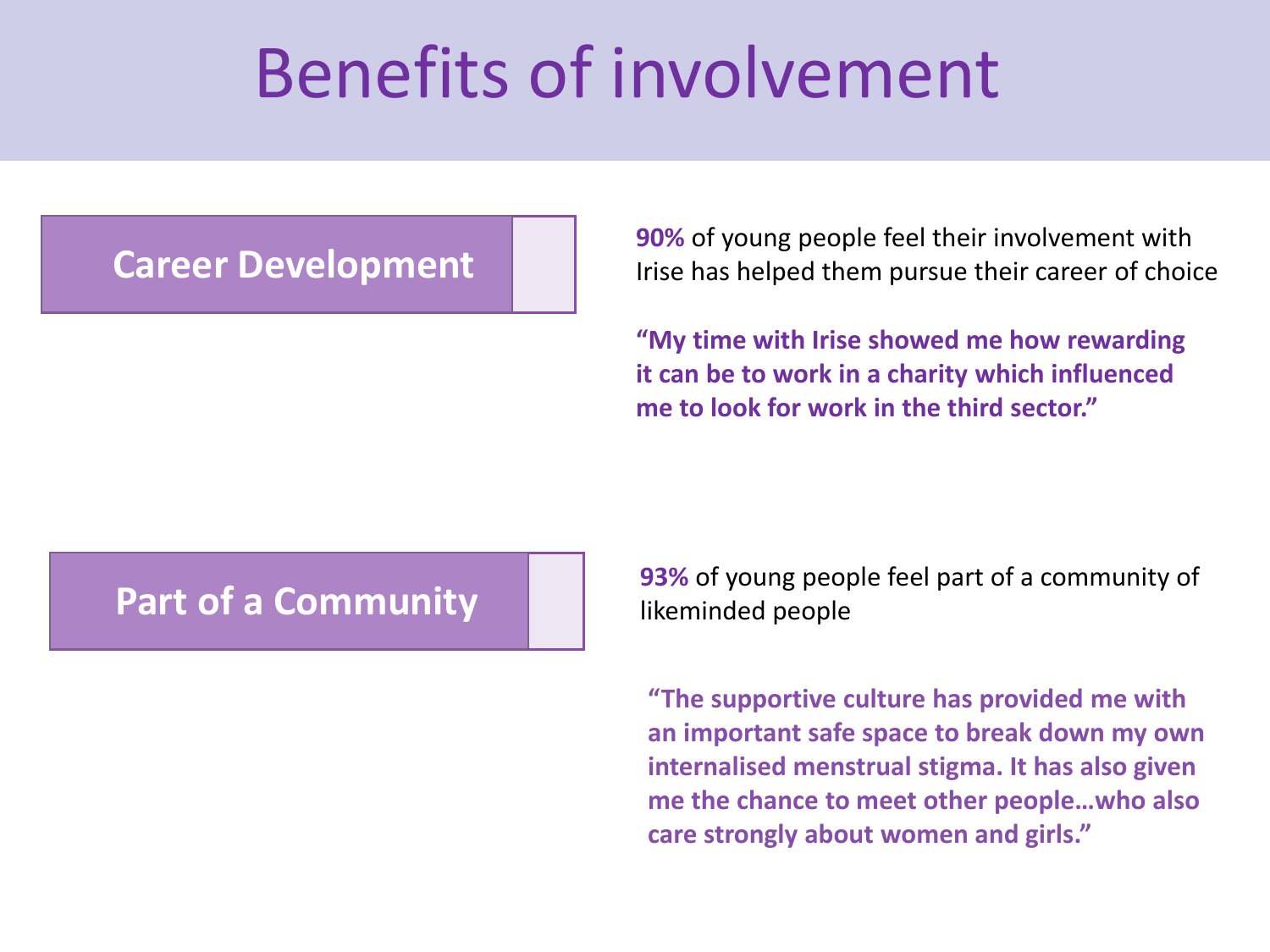### Case Study- Fundraising



On 4th April 2018 Agent of Change, Jess Pearson, undertook a remarkable feat of bravery! She completed a sky dive to raise awareness about the challenges girls around the world face during their periods and funds to help Irise empower more girls. Through working with our team to understand her network she developed a campaign focused on engaging professional networks of women in her fundraising. She raised a grand total of £962.50 and started conversations about periods with people who had never thought about the issue before. Jess now sits on our Advocacy Committee and is responsible the network's relationship building and management.

"I'm motivated because I believe that it is unacceptable that women and girls are being held back by their periods, something that is a defining quality of being female. For me, being able to retain their dignity is a basic human right and it should not be a burden on their education or employment opportunities. I'm proud that I've stepped out of my comfort zine and done things that I've found difficult, including booking a skydive! **After all, sisterhood is and should be global."**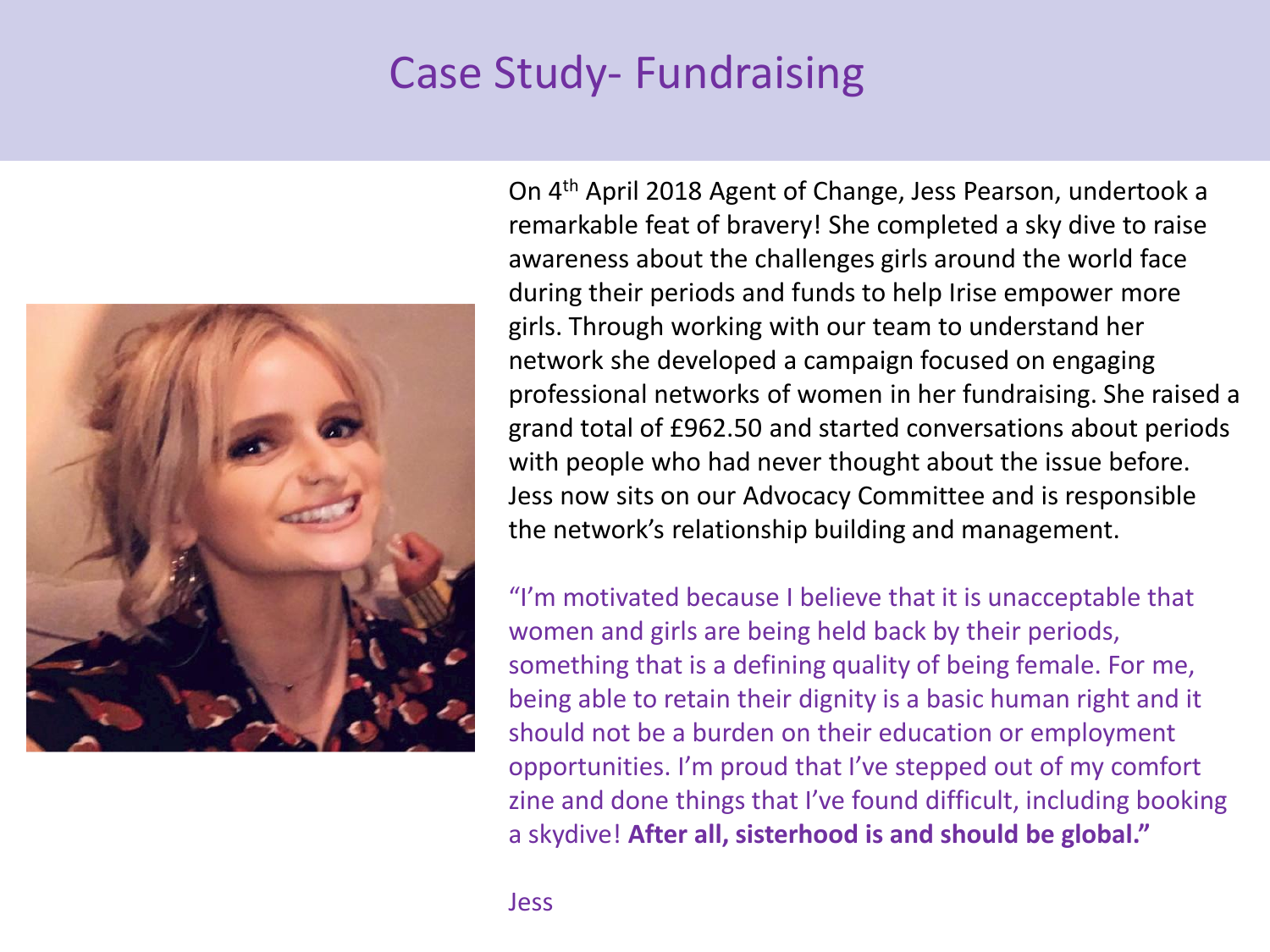### Case Study- Awareness Raising



Sophie became an Agent of Change in style by walking an incredible 268 miles over 3 weeks to help break the stigma surrounding periods. She used her own experiences, managing a period whilst camping, to help her audience relate to the challenges many girls around the world face accessing basic facilities and support during menstruation.

"The stigma surrounding menstruation meant I was too embarrassed to ask to go to the toilet at school, or even to ask my mum for more absorbent pads, meaning I used menstrual materials for longer than was healthy."

Sophie's video talking about the issue reached nearly 1,500 people on social media. However, this was only the start of her journey. Inspired by her own experiences she went on to become Irise's first Advocacy Trustee and is now leading our work with young people to end menstrual sigma within a generation.

"As I've got older and particularly through my involvement with Irise, I have been able to dismantle this internalised stigma… For me, leading the advocacy committee is a fantastic opportunity to work in partnership with a growing network of young people and their communities to transform menstrual stigma into menstrual positivity and create a world where no girl is held back by her period."

#### Sophie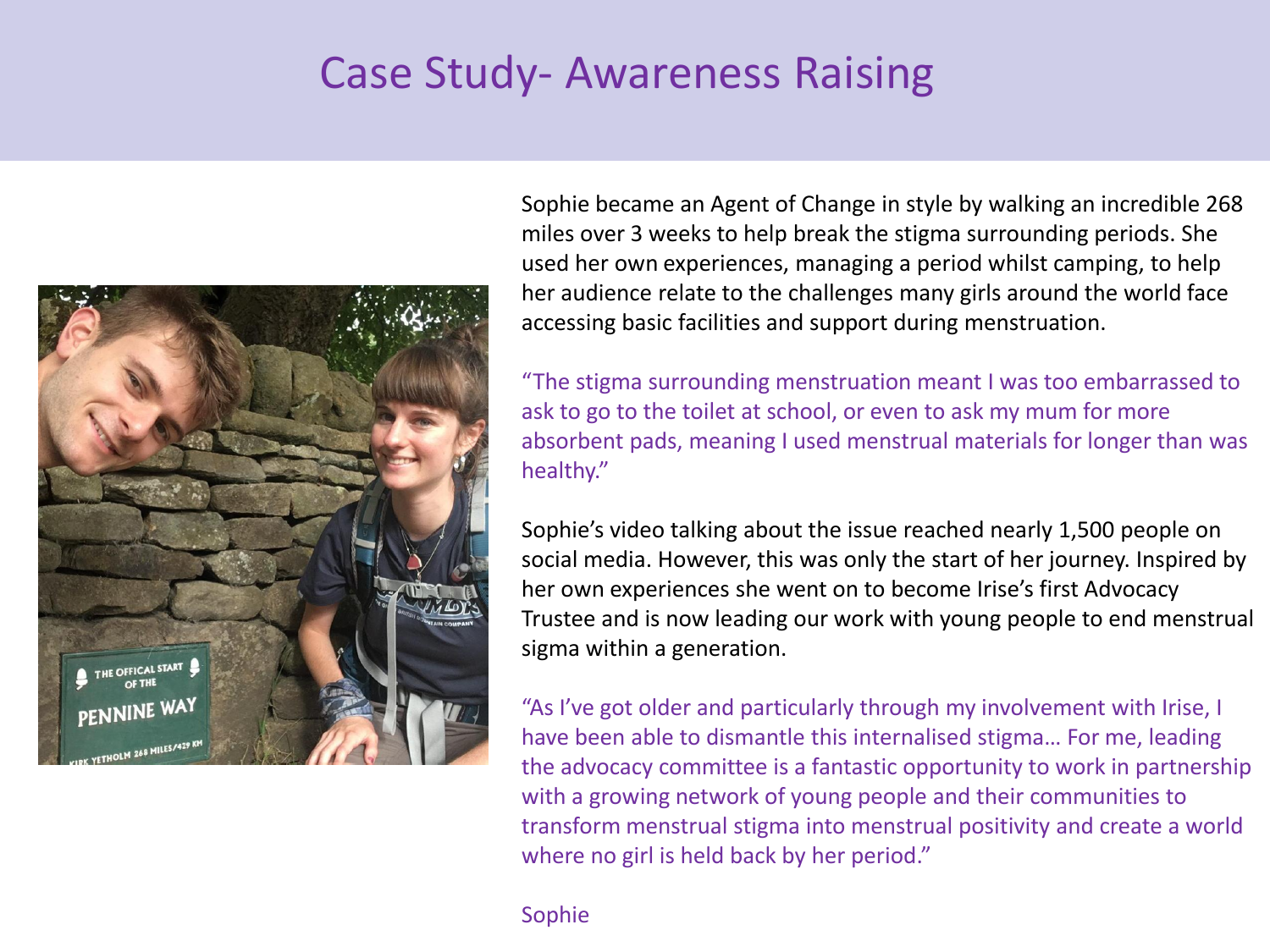### Case Study- Community Projects



Nightmare

# empower period

Both Ellie and Romany ran fundraising and awareness campaigns with their family and friends as part of their initial involvement with Irise, raising almost £1,500 between them.

Romany and Ellie then both decided that they wanted to use their new skills to share their passion for periods with their old schools. With support from the Irise team, they developed new project planning and delivery skills as part and built their confidence to realise their own ideas. Between them, they went on to empower 1,150 young people through discussions about period poverty and stigma and how young people can create change. Romany chose to train U6th students to become champions and teach the rest of the school, an approach that Irise is now exploring in larger projects.

Both Romany and Ellie are now part of our Advocacy Committee and are working to shape and develop Irise's work with young people in the UK.

**"With an ethos of empowering students, we contacted our old school, and came up with a sustainable approach. That is, we wanted to recruit 'Period Positive' champions from the L6th year who would then deliver our teaching material to the rest of the school. We wanted the teaching to be relatable and promote a big conversation amongst all the students within the school. The way we delivered the material was almost as important as the content itself in encouraging a period positive culture…The response has been incredibly positive and we are really excited to see how it develops… The future plan is to inspire more girls to become champions so that the project can continue to run by itself."**

#### **Romany**

**"The teachers were very impressed with the workshop and said that it had helped them just as much as their students - a lot of them hadn't heard of period poverty or considered the taboo in this way before. I thought this was significant as many of them said they have young children and would make an effort to consider what they learnt in conversations with them about menstrual hygiene."**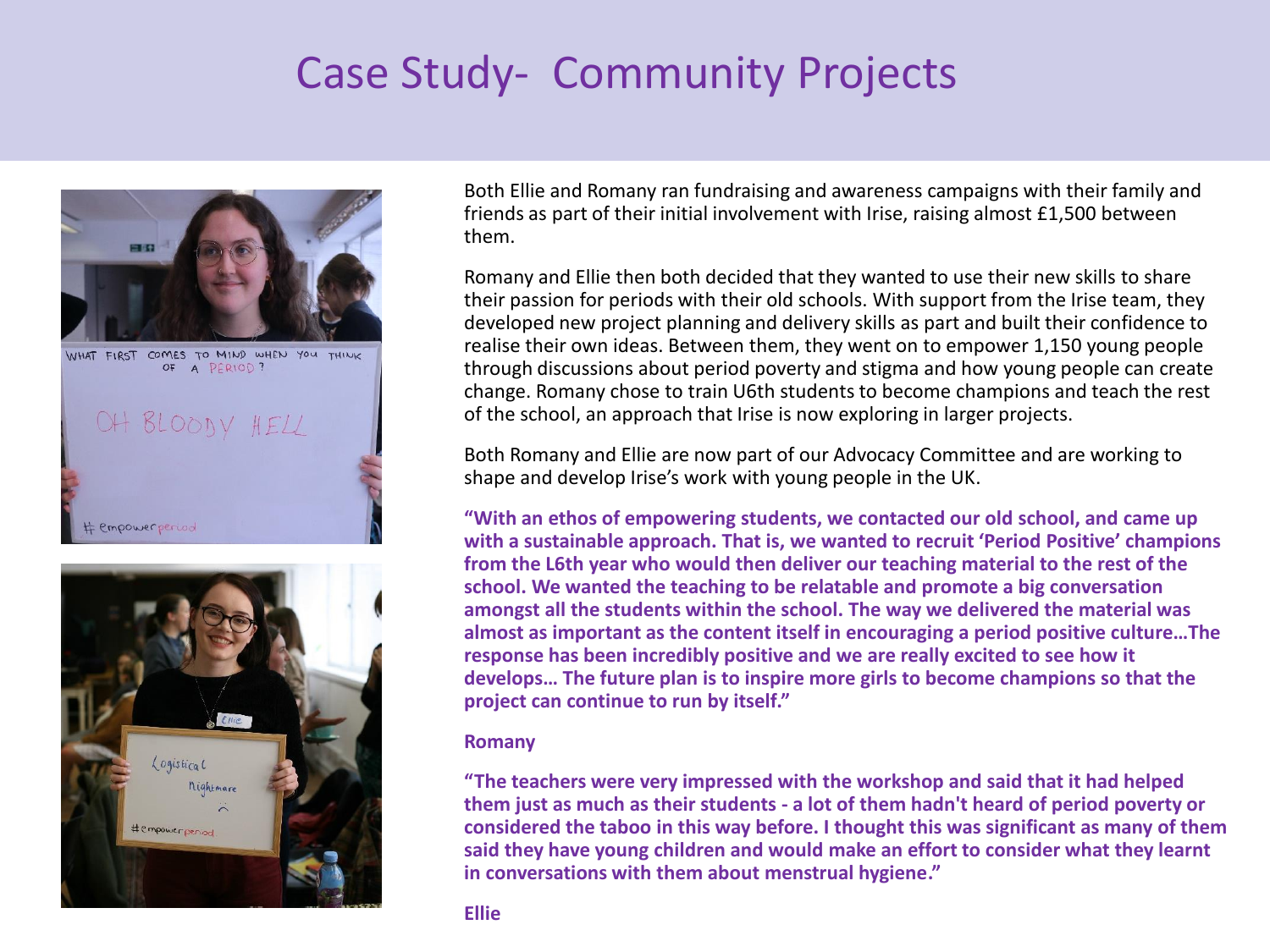### Case Study- Volunteering in Uganda



In 2017 Autumn spent six weeks working with our Ugandan team to collect stories from the women and girls we work with. She had been an active part of Friends of Irise Sheffield for two years and was keen to see the impact of her support and take some practical action to amplify the voices of women and girls. As if that wasn't enough she also decided it would be fun to complete a sponsored triathlon for Irise while she was in Uganda. Her triathlon raised an amazing £596.25, enabling our team to support another 120 vulnerable girls in Uganda. The stories Autumn collected are still being used by our team today to make the case for more investment in this neglected girls' rights issue. They were the centre of Irise's Christmas Big Give Campaign 2017 which raised over £8,000 to support our work and were shared with funders who later went on to renew their commitments to our projects. Despite moving to Australia, Autumn has stayed in touch through our Irregular Periodical newsletter and recently wrote about her experiences volunteering with Irise to help inspire others.

**"Having this involvement with the charity was a highlight of my University career as in this time, I got to teach in nearby schools and help organise great fundraising club nights. But last year [In 2017]…I was able to see first-hand how the money I helped raise back in England was being used to change the community through the education and training of local women into Irise entrepreneurs. My role was to document this great work through collecting materials, such as videos, photos and interviews, that could be used for upcoming fundraising events and newsletters…The highlight of this work for me was definitely going into schools with the Irise educators and seeing how the students reacted to some of the new information about menstrual healthwitnessing the moment a class of teenage girls saw how a tampon expands for the first time is one I will never forget!"**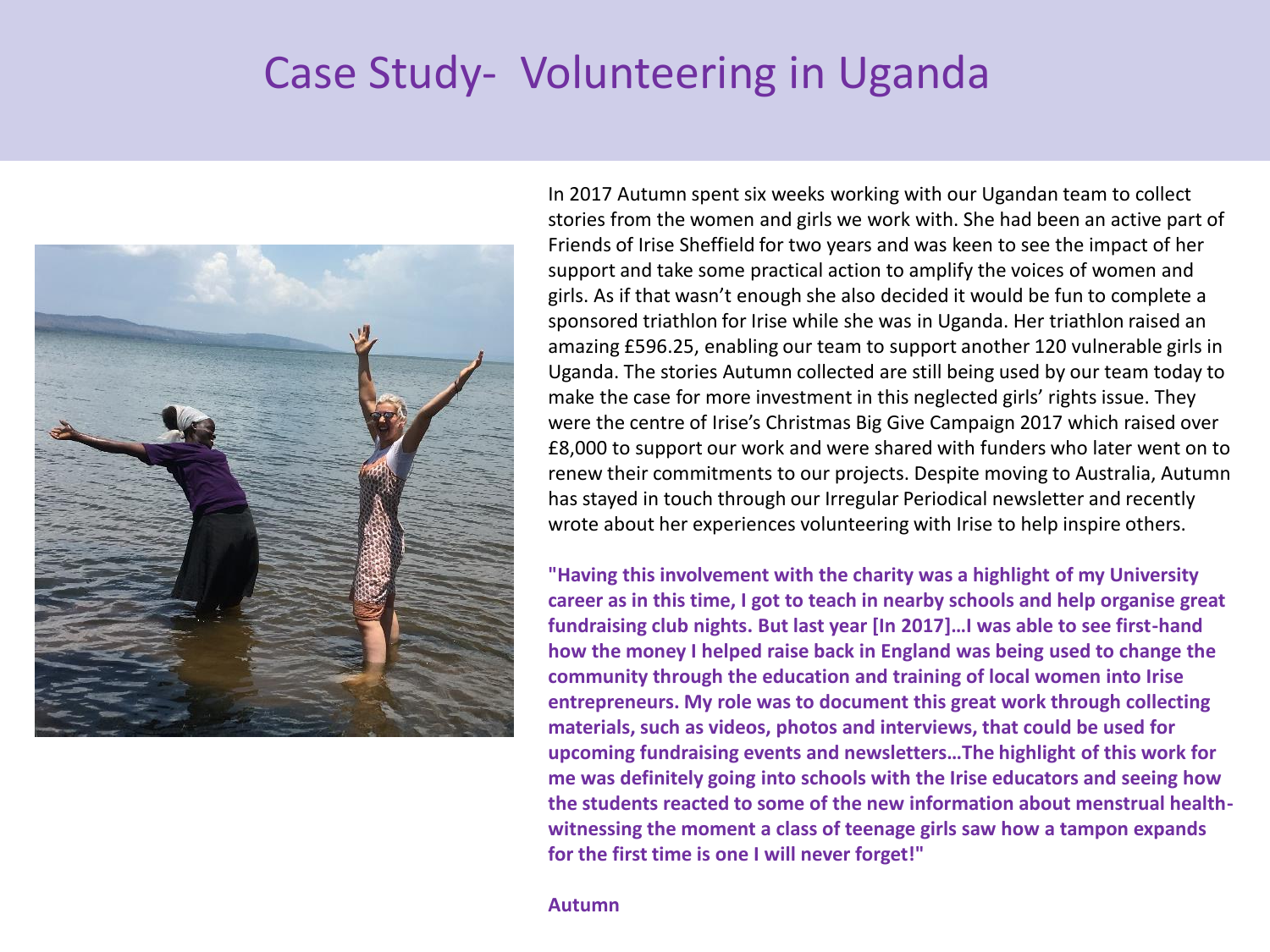### Case Study- Volunteering in the UK



Our Young People in Control project trained 6 volunteers to work with 690 students across 3 schools in deprived parts of Birmingham. The project found that young people were navigating puberty alone and that girls' experiences of menstruation were surrounded by embarrassment and stigma. Our volunteers created a safe space for students to explore their concerns, increasing knowledge and confidence surrounding menstruation and puberty. Students said that they valued getting support from near peers who were more approachable and likely to understand their experiences than older adult.

Bianca, one of our volunteers, said the following;

**"The education we deliver is honest and upfront, it also feels personal to me as I get to deliver these sessions in my local area, making a difference in my own community. I learnt so much…about my own body that I didn't know before joining Irise. When you can see that you have really helped a young person, if they have come to you to ask a question and walked away feeling more knowledgeable, confident and reassured, thanking you for your advice, you know you've made a valued difference."**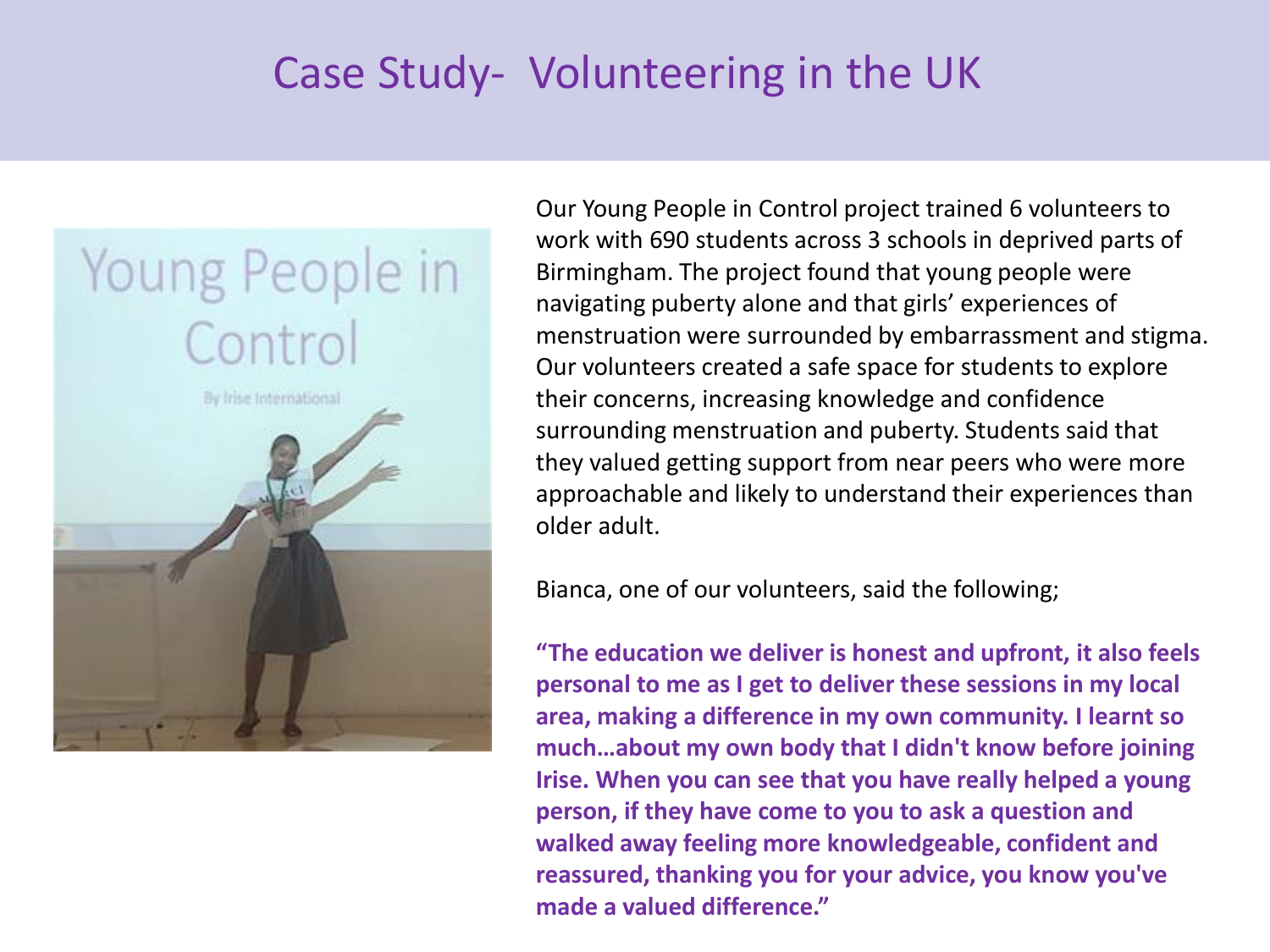### Case Study- Research Placement



Lizzie was motivated by her own experiences of getting her period at school to make sure future girls don't struggle in the same way.

**"I remember vividly being sat down in assembly at school and being terrified every month that I'd stand up with a stain on my skirt. I was so terrified that I was going to leak and people would talk about me behind my back that I couldn't concentrate in lessons when on my period. I wouldn't socialise as much and even felt embarrassed carrying my bag into the toilet!"**

She completed her Masters dissertation with Irise International, exploring similarities between girls' experiences of menstrual stigma in the UK and Uganda. Her work broke down traditional divides between low and high income contexts, demonstrating that girls' experiences of stigma, although hidden, are shared. She won the POLIS Dissertation prize for the highest grade achieved in 2017-18 and went on to present her research at the Society for Menstrual Cycle Research Global Conference. Her work has informed Irise's understanding of stigma across our programmes and supported the development of our new five year strategy. She is now working with the Irise team to publish a paper based on her dissertation and is helping lead the Advocacy Committee's work to end menstrual stigma in the UK through empowering young people to advocate in their own communities.

**"I want to fight the stigma and taboo around periods because if people were more open to talking about periods when I was at school I wouldn't have been so worried!"**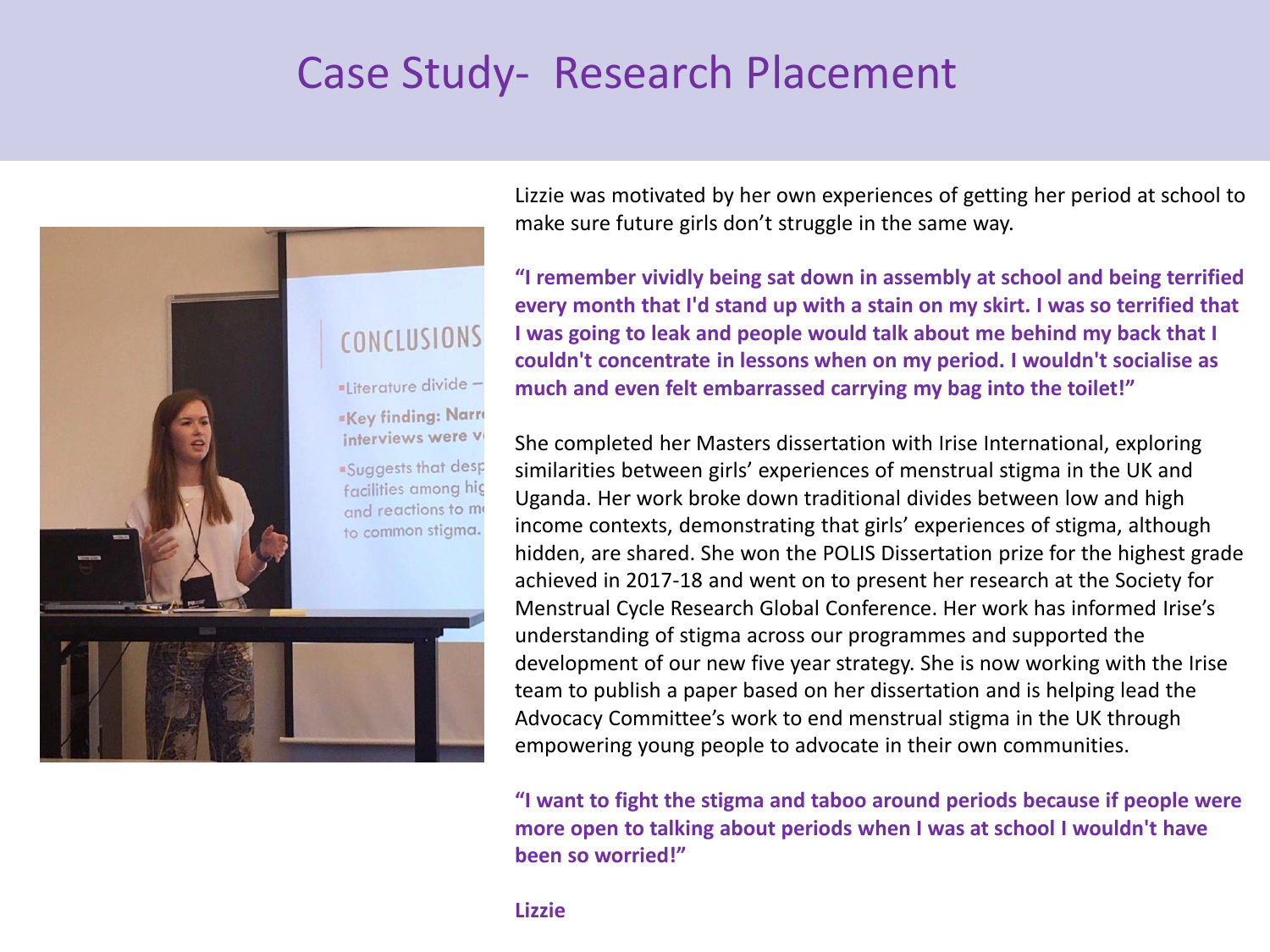## Other Impacts

- The network have raised a grand total of **£75,300** over the last 5 years enabling **15,000 girls to stay happy and healthy during their periods**.
- They have directly **empowered 1,840 school aged boys and girls** with education and mentorship about periods.
- Our evaluation of work in schools and communities found:



Over 90% of young people demonstrated significant improvements in knowledge

Over 50% of girls demonstrated significant improvements in confidence

**"I went on the internet to learn more about my period when I was 9 because I didn't know what it was, I used a help line to find out and they were rubbish…we could say anything [in the Irise session] and we wouldn't get in trouble for talking about it and we could share our opinions."**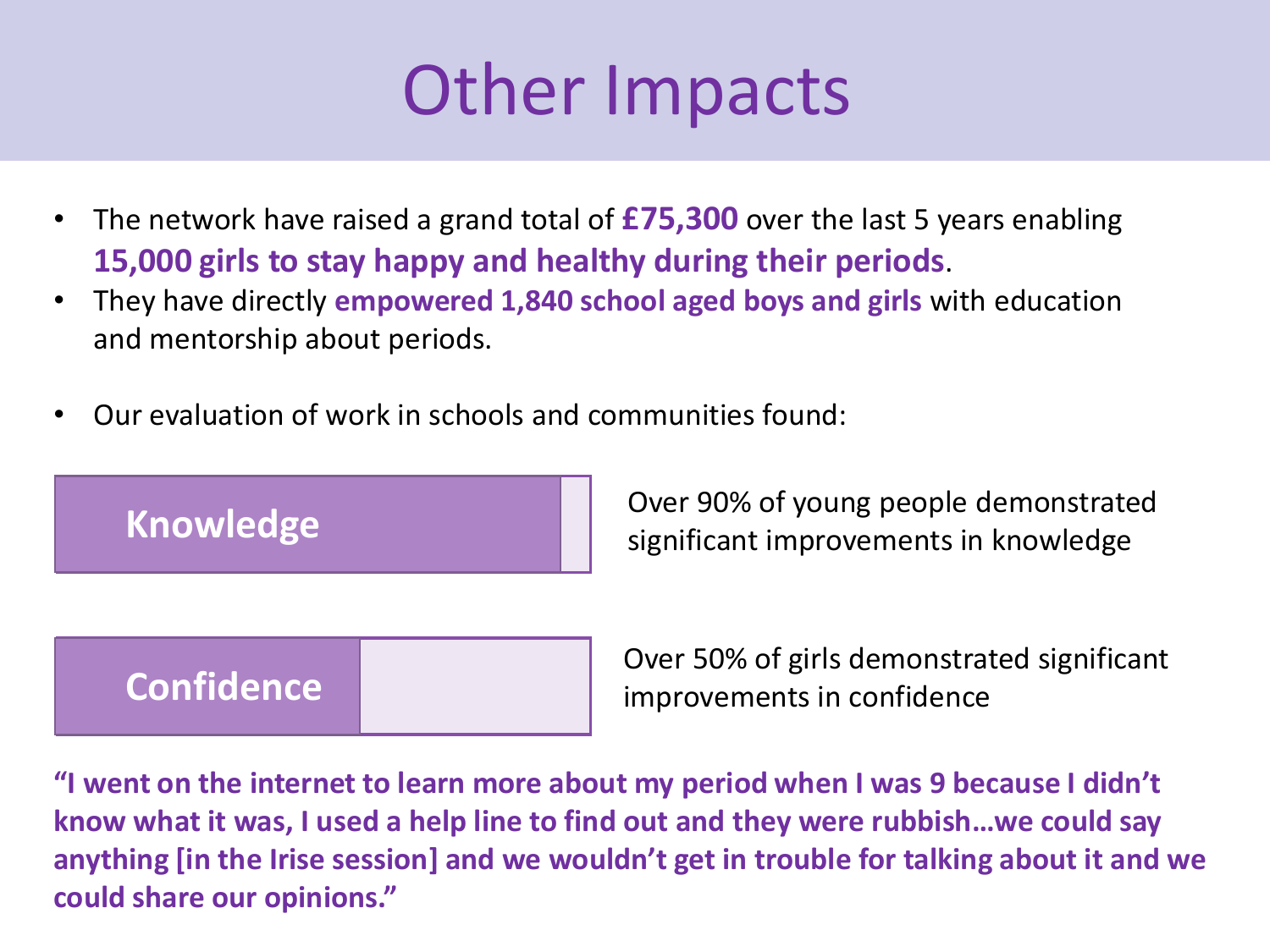# Moving Forward

In the UK:

- 1 in 7 girls don't know what's happening when they start their period and more than a quarter don't know what to do, leaving girls poorly equipped to make decisions about their own bodies.
- Approximately half of girls feel embarrassed about their period and 70% of girls aren't allowed to go to the toilet during school lessons resulting in feelings of low self-esteem.
- We believe that young people are uniquely placed to catalyse progress to end period poverty and shame. Many young people are directly affected by menstrual stigma during an important window in their lives, are more aware of gender inequality and are still forming their attitudes to menstruation. If they become shame free then they will raise the next generation to be shame free, breaking the intergenerational cycle of stigma.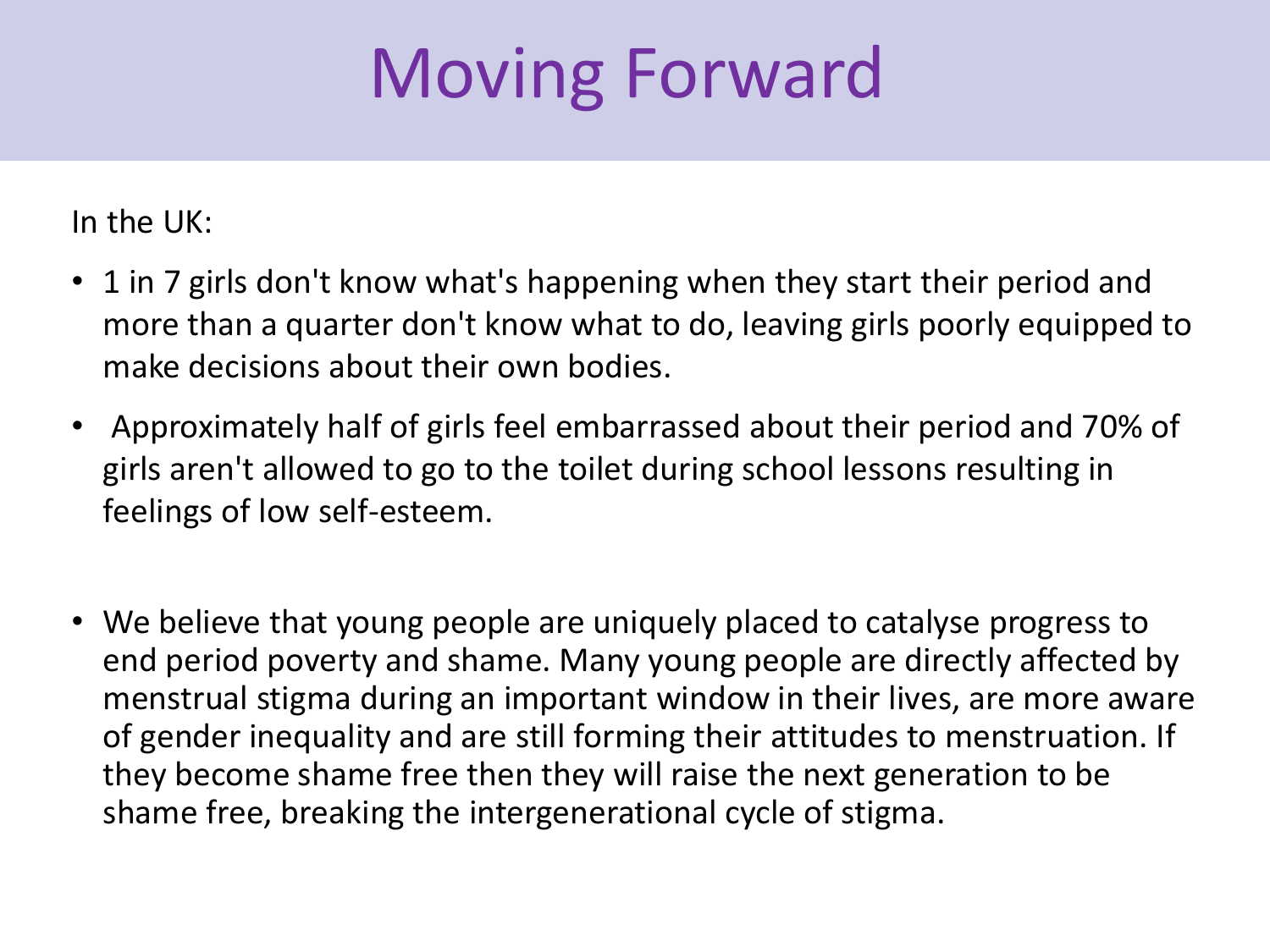# Moving Forward

Key priorities for the future are:

- To enable our network of young people to lead our work to end menstrual stigma in the UK.
- To develop more opportunities for young people to advocate and lead projects in their own communities.
- To continue to support the network's fundraising so that it can become a sustainable resource for young people.